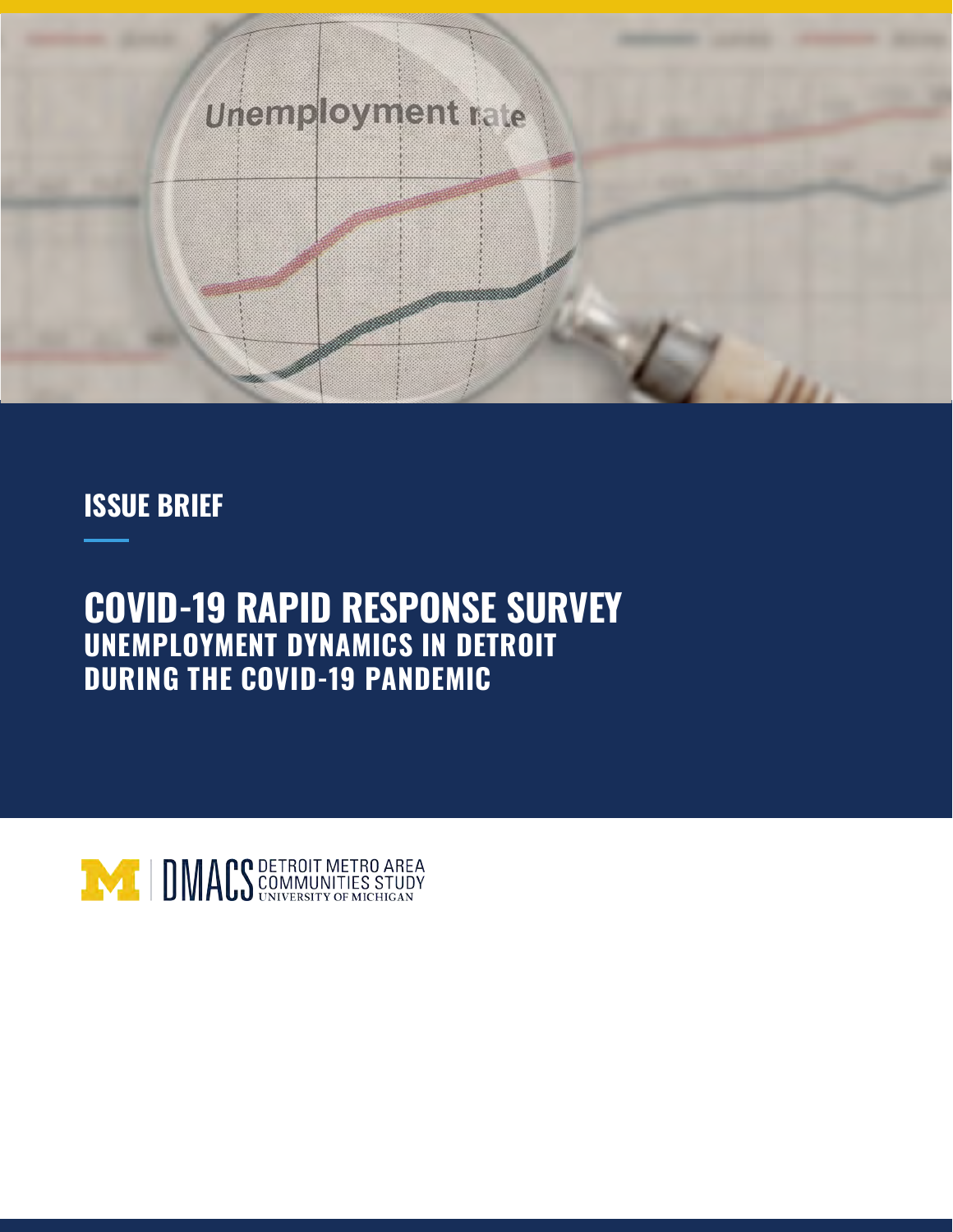o While the current unemployment rate is more than twice what it was prior to the pandemic (11%), the city's unemployment rate has fallen considerably from its peak of nearly 48% in June 2020.

- Detroit's unemployment rate—the proportion of working-age adults in the labor force but not currently employed has held steady around 25% since fall of 2020. While the current unemployment rate is more than twice what it was prior to the pandemic (11%), it has fallen considerably from its peak of nearly 48% in June of 2020.
- Among those currently in the labor force and unemployed, just 20% are recently unemployed (out of work for five months or fewer) while 33% have been out of work for six to 11 months. Nearly half (47%) of Detroiters who are in the labor force and unemployed report being out of work for more than a year.
- Black and Latino Detroiters, low-wage earners, residents without college degrees, and adults in households with kids were more likely to be in the labor force and unemployed than other Detroit residents.
- Among the multiple explanations that each respondent who is in the labor force could offer for their unemployment, 49% say their place of work has closed and 50% say they were laid off due to the pandemic.
- Forty percent of women who are in the labor force and unemployed report they are not working in part due to family obligations, compared to only 12% of unemployed men.

# **KEY FINDINGS**

This report is part of a series of reports highlighting findings from the most recent survey of the Detroit Metro Area Communities Study (DMACS). The survey was fielded between June 2nd and July 9th, 2021 and captures the views of a representative sample of 1,898 Detroiters. Previous reports presented results on COVID-19 vaccination rates, reasons for avoiding vaccination, intentions to vaccinate among the unvaccinated, willingness among parents to vaccinate children, and support for vaccine requirements. This report focuses on how the pandemic has affected employment trends in Detroit, reasons for unemployment, and residents' perceived likelihood of returning to work.

## [See full results from DMACS surveys he](https://detroitsurvey.umich.edu/findings/covid-19/)re.



# **OVERVIEW**

## **FIGURE 1**

## **DETROIT CITY UNEMPLOYMENT RATE ESTIMATES**



• As of July 2021, DMACS estimates that Detroit's unemployment rate—the proportion of adults in the labor force but not currently emp[loyed—sits at 25%.](https://www.cnn.com/2021/07/26/health/children-covid-vaccine-pediatrician-wellness/index.html)<sup>2, 3</sup>

# **UNEMPLOYMENT RATE REMAINS HIGH AND SOME RESIDENTS ARE EXITING THE LABOR FORCE 1**

- -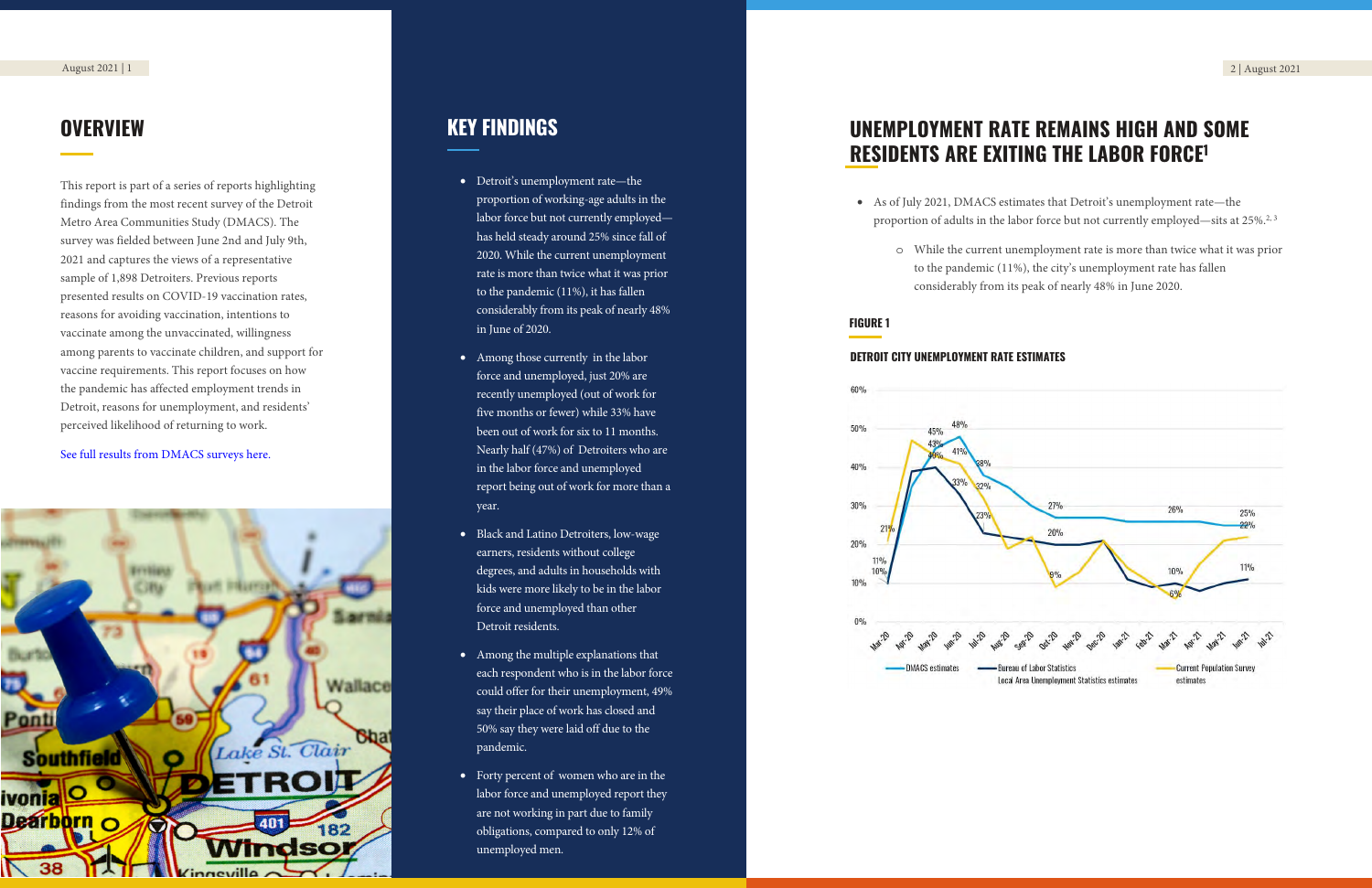# **UNEMPLOYMENT IS ENDURING AND IS ESPECIALLY SEVERE AMONG LOW-INCOME HOUSEHOLDS AND RESIDENTS OF COLOR**

- Within the city, 44% of adults say they were employed in the last month, while 14% were in the labor force and unemployed and 42% were out of the labor force.
	- o Findings from the past three DMACS survey waves suggest that the percentage of Detroiters who are in the labor force and unemployed has remained fairly constant over the past eight months.
	- o By contrast, there have been small but significant shifts in labor force participation, suggesting some residents have opted out of the labor force over the course of the pandemic.
	- o Both men and women saw significant shifts in their labor force participation over this period, with the proportion of women out of the labor force shifting from 40% in March to 46% in June and the proportion of men out of the labor force shifting from 34% in March to 38% in June.

## **FIGURE 2**





### August 2021 | 3 4 | August 2021

• Job loss and unemployment have been felt unequally by Detroiters. Among those in the labor force, people of color, low-wage earners, residents without college degrees, and households with kids were more likely to be unemployed than other residents.

## **FIGURE 3**

### **DETROITERS' UNEMPLOYMENT RATE BY DEMOGRAPHIC GROUP**



Roughly one-quarter (26%) of men and 21% of women in the labor force were

o Black and Latino Detroiters in the labor force are twice as likely to be unemployed

- o We do not find significant gender differences among the unemployment rate. unemployed as of July 2021.
- as White Detroiters in the labor force.<sup>4</sup>
- o Nearly half of Detroit residents in the labor force with household incomes under of \$60,000 or more.

\$30,000 a year are unemployed compared to 6% of those with household incomes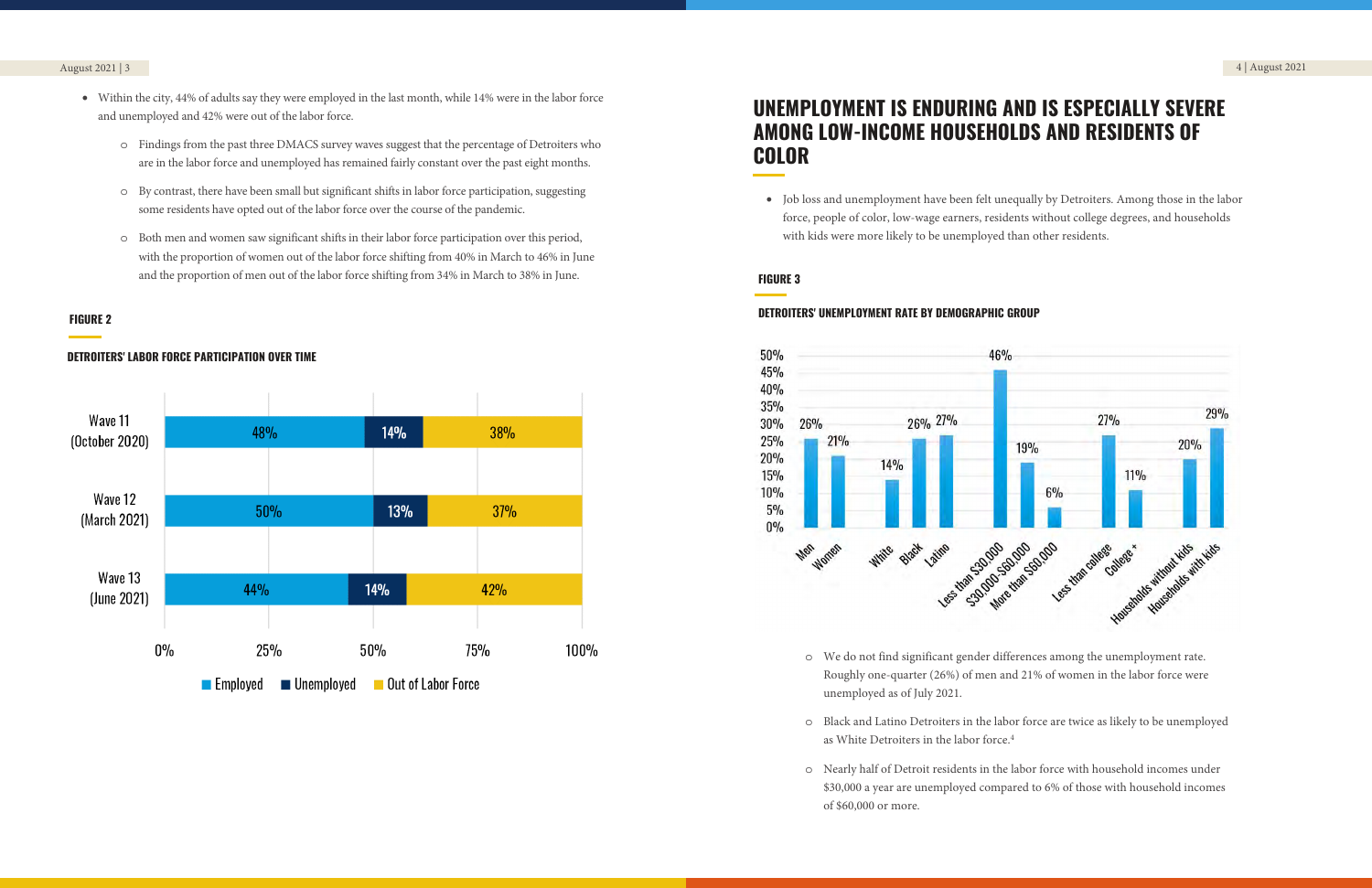### **FIGURE 5**





### August 2021 | 5 6 | August 2021

## **FIGURE 4**



# **DETROITERS' LENGTH OF TIME UNEMPLOYED AMONG DETROITERS IN LABOR FORCE**

- o Detroiters without a college degree are more than twice as likely to be in the labor force and unemployed as residents with a college degree.
- o 3 in 10 households with kids have an adult who is in the labor force but currently unemployed.
- Among Detroit residents who are currently in the labor force and unemployed, just 20% are recently unemployed (out of work for five months or fewer) while 33% have been out of work for six to 11 months. Nearly half (47%) of Detroiters who are in the labor force and unemployed report being out of work for more than a year.

• Though the majority (67%) of Detroiters out of the labor force have not worked in many years, 14% report their exit has been within the last year and 19% report their exit has been in the last

one to three years.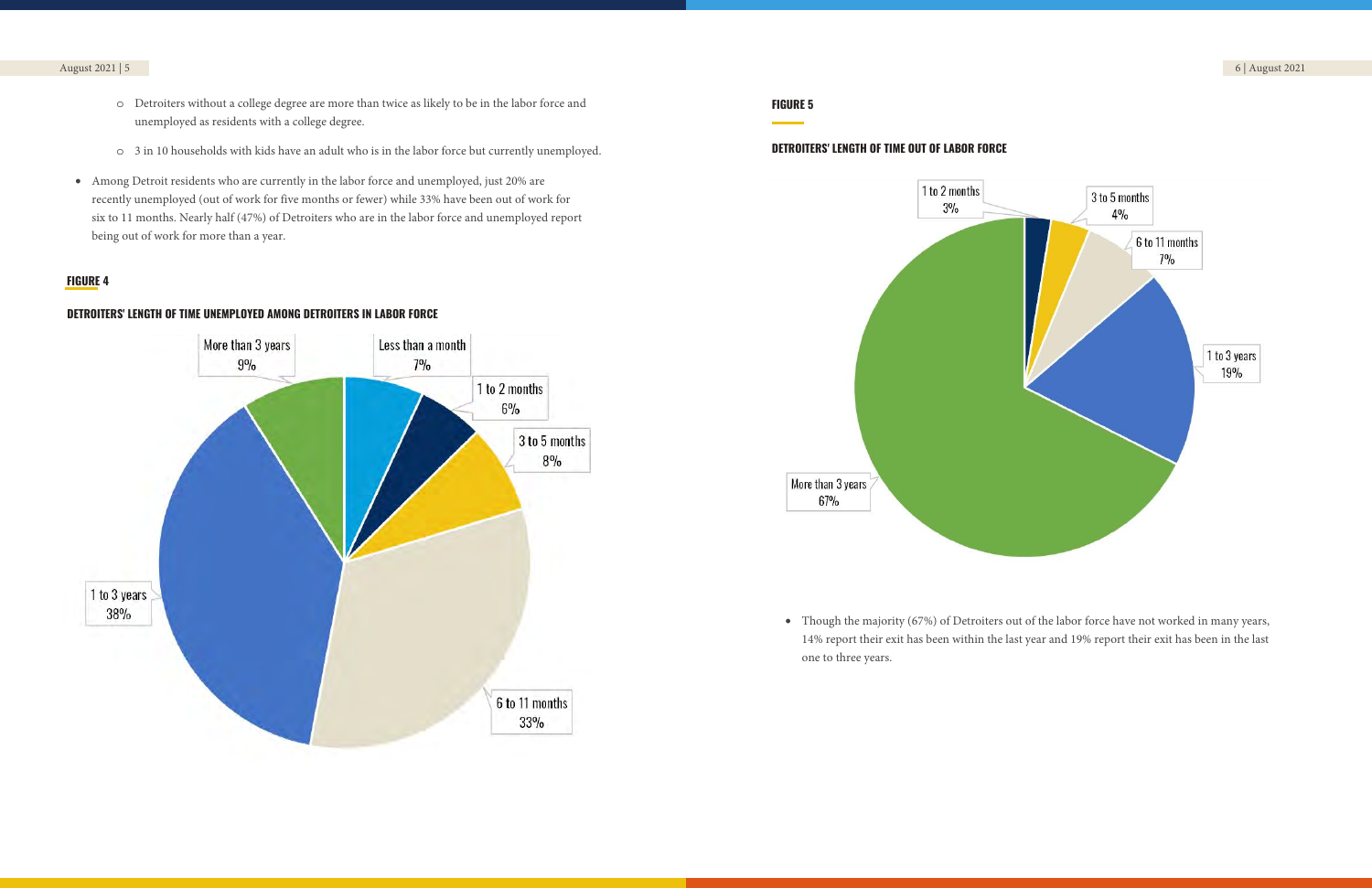- Most unemployed Detroiters who are in the labor force and have lost their jobs attribute their unemployment to the COVID-19 pandemic: 49% say their place of employment has closed and 50% say that they were laid off due to the pandemic.
- Additionally, 10% of residents currently in the labor force and out of work say that being sick with or caring for someone with COVID-19 contributed to their unemployment.
	- o Eleven percent of women in the labor force who are unemployed compared to 2% of men who are in the labor force and unemployed say they have stopped working to care for someone sick with COVID-19.
- One-quarter (26%) of Detroit residents who are in the labor force and unemployed—particularly women—report they had to stop working due to family and personal obligations resulting from the pandemic; 40% of women who are in the labor force and unemployed and 12% of men who are in the labor force and unemployed report they are not working in part due to family obligations.

# **REASONS DRIVING UNEMPLOYMENT<sup>5</sup>**

## **FIGURE 6**

## **[LIKELIHOOD OF RETURNING](https://detroitsurvey.umich.edu/wp-content/uploads/2021/08/DMACS-Detroiters-Support-for-COVID-19-Vaccine-Requirements.pdf) TO WORK IN THE NEXT MONTH AMONG DETROITERS WHO ARE IN THE LABOR FORCE AND UNEMPLOYED**



# **DETROITERS ARE ACTIVELY LOOKING FOR WORK**

- The majority (71%) of Detroiters who are in the labor force and unemployed report that they think it is likely they will return to work in the next month. However, 15% say they think it is very unlikely they will return to work so quickly.
- Overall, 39% of Detroiters who are not retired or disabled report looking for work in the last year.
- Among Detroiters who are currently unemployed, 77% say they have been looking for work.
- Many of those currently employed say they are also looking for other work opportunities; 40% of Detroiters who are currently employed say they have searched for a new job in the past year.
- Detroiters of different genders and races are searching for work at roughly equal rates.
- Among younger residents (those under 40), 57% say they have searched for a job in the past year.
- Nearly half (47%) of adults in households with children are looking for new jobs, compared to 34% of those who do not live with kids.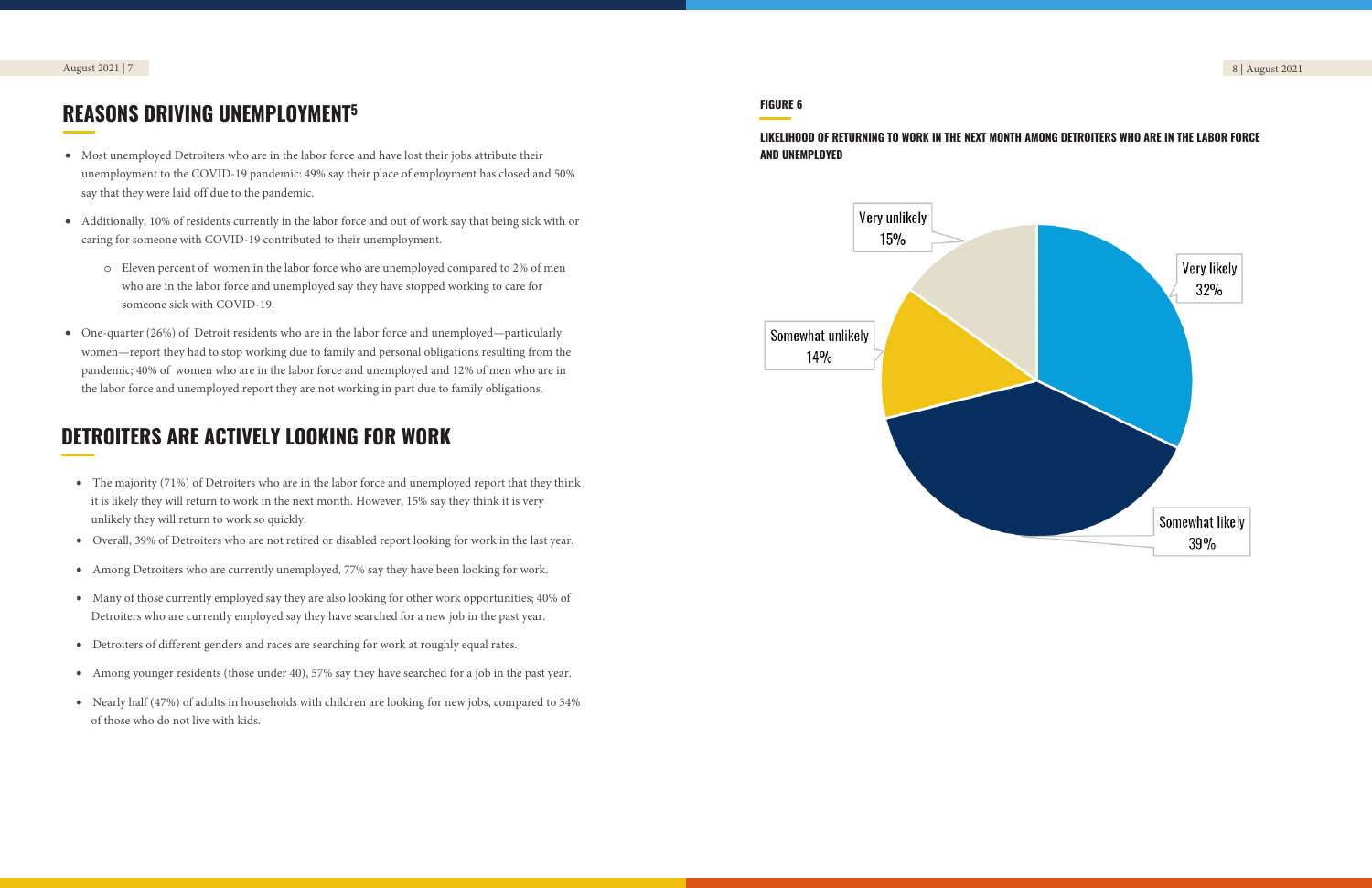- When asked, "How long do you think it will be before the job situation in the U.S. recovers to about where it was before the pandemic?" a majority (51%) of Detroiters believe that recovery is still more than a year away.
- 34% of Detroiters believe that it will be at least six months to one year before the job situation in the U.S. returns to pre-pandemic levels.
- Younger residents (those under 40), those currently in the labor force and unemployed, and lower-income earners anticipate faster economic recovery than older, employed, and higherincome residents.

# **DETROITERS THINK ECONOMIC RECOVERY IS STILL A LONG WAY OFF**

## **FIGURE 7**

## **DETROITERS' PREDICTIONS FOR JOB SITUATION "RETURN TO NORMAL"**



# **METHODOLOGICAL NOTE**

DMACS derives respondents' labor force participation and employment status using a multi-step approach that is similar to t[he approach used by the Current Po](https://detroitsurvey.umich.edu/wp-content/uploads/2021/04/Wave-12-Toplines-4-22-21.pdf)pulation Survey (CPS). First, we identify respondents' who are in the labor force and currently employed based on their affirmative response to the question, "In the past month, did you do any work for either pay or profit?" Second, for those respondents who say they have not been actively employed for the past month, we use responses to the question "Did any of the following contribute to your not working?" to determine if the respondent should be coded as in or out of the labor force. Because respondents could select multiple reasons to explain why they are not currently working, we ask respondents to specify the main reason they were out of work if they selected more than one reason. Reasons respondents could select for being out of the labor force were: [1] I am retired; [2] I am going to school or training; [3] I have a health/medical limitations or am disabled; [4] I did not want to work for pay at this time; [5] I am a homemaker or don't work due to family/personal obligations; [6] I have lost my job, been laid off, or am otherwise out of work; [7] Other (specify). Based on their main reason for not working, we code respondents who are retired, who are students, who are disabled or otherwise unfit to work, who are homemakers or caretakers, and who choose not to work as out of the labor force. Respondents who say they are out of work because they have been laid off, lost their job, or are otherwise out of work are coded as in the labor force. Finally, for respondents who skipped the employment questions or who selected "other" as the reason they have not worked, we use three indicators of recent work or intention to return to work to try to fill in their labor force information. We code respondents who we were otherwise unable to place in or out of the labor force as in the labor force if they received unemployment insurance in the past month, if they think it is very or somewhat likely they will return to work in the next month, or if they have searched for work in the past year.

In summary, we identify labor force participants as any respondent who:

2. Is out of work and identified that the main reason they are not currently working is because they "have lost [their] job,

- 1. Is currently working (i.e. employed)
- been laid off, or [are] otherwise out of work"
- 
- working in the next month
- 5. Is not otherwise coded as in or out of the labor force and says they searched for work in the last year.

3. Is not otherwise coded as in or out of the labor force and has received unemployment insurance in the last month 4. Is not otherwise coded as in or out of the labor force and thinks it is somewhat likely or very likely they will be

We identify as out of the labor force any respondent who:

- 1. Is not currently working and told us the primary reason they were out of work is because they are:
	- a. retired;
	- b. a student;
	- c. disabled or otherwise unfit to work;
	- d. choosing not to work; or
	- e. a homemaker or caretaker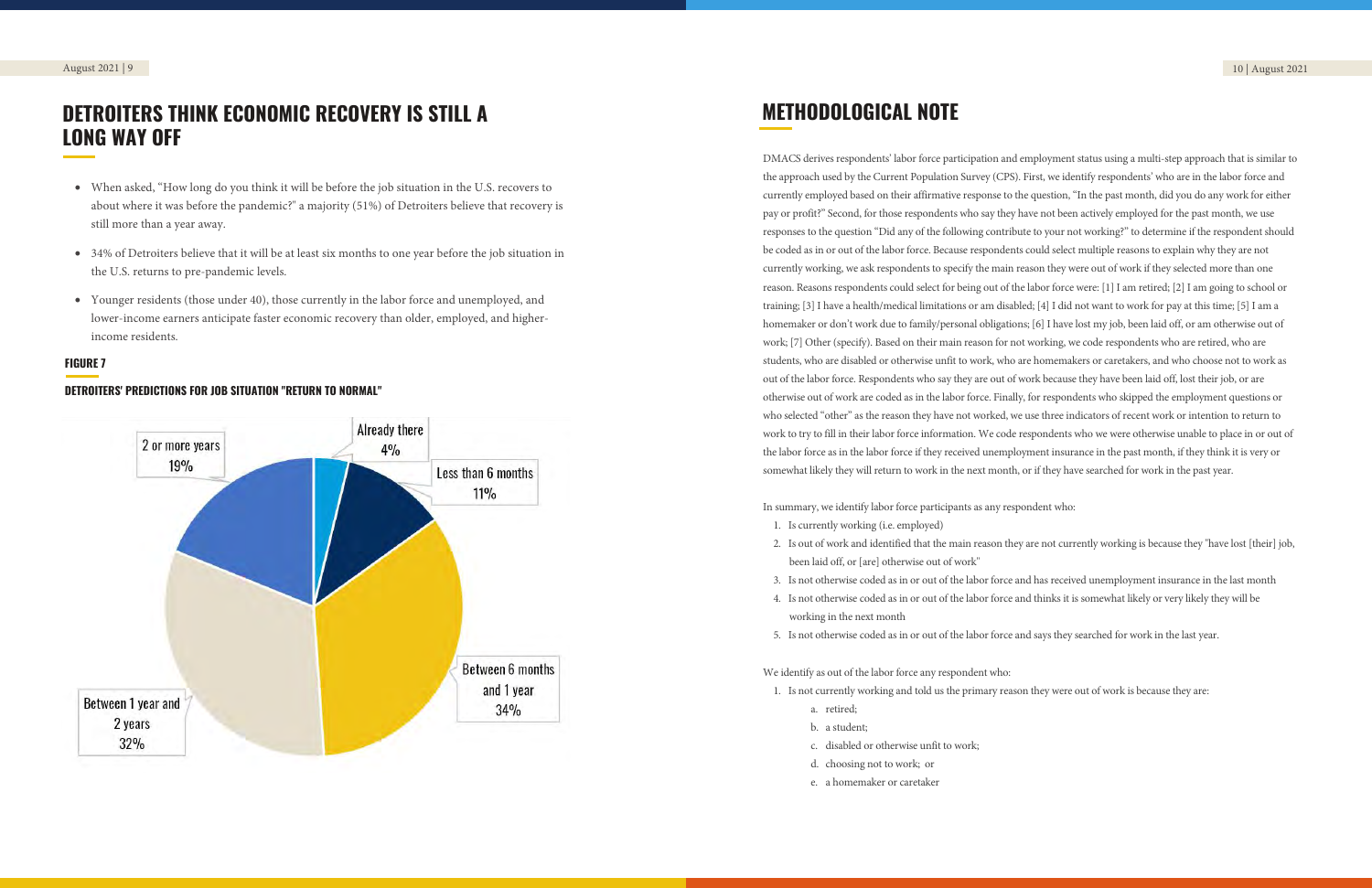We are grateful for the generous support of the Knight Foundation, The Ballmer Group, and Poverty Solutions at the University of Michigan. DMACS Wave 13 was conducted in collaboration with, and supported by, Michigan CEAL: Communities Conquering COVID (MICEAL) (NIH grant 1 OT2 HL 156812). For more on Michigan CEAL please visit [www.michiganceal.org.](https://www.michiganceal.org/) This report was written by Caroline Egan and Lydia Wileden and is a collaborative effort of numerous colleagues.

# **ACKNOWLEDGEMENTS**

August 2021 | 11 12 | August 2021

1 Throughout this report, we use the following definitions in defining the labor force:

- In the labor force Includes all respondents ages 18 and older classified as either employed or unemployed.
- Employed Includes all respondents who reported working for pay or profit in the past month.
- Unemployed Includes all respondents who had no employment in the last month but were in the labor force (see above).
- Unemployment rate The unemployed percent of the labor force [i.e., 100 \* (unemployed/labor force)].
- Out of labor force Includes all respondents who are retired, disabled, students, homemaker or caretakers, or otherwise chose not to work.

 These definitions match as closely as possible the federal definitions of [labor force components](https://www.bls.gov/lau/laufaq.htm#Q11) used by the Bureau of Labor Statistics and Current Population Survey.

- $\overline{2}$ Figure 1 shows the month by month trend estimates for the city of Detroit from the Bureau of Labor Statistics Local [Area Unemployment Statistics an](https://www.bls.gov/lau/data.htm)d the Current Population Survey. BLS LAUS employment and unemployment estimates are produced from statistical models based on time-series employment data from the Current Population Survey, payroll data from the Current Employment Statistics, and unemployment insurance claims from state workforce agencies. LAUS estimates for cities with populations greater than 25,000 are produced through a disaggregation technique using Census Bureau employment and population data and unemployment insurance claims counts. More [information on BLS LAUS employment estimate](https://www.bls.gov/lau/laumthd.htm)  [methodology](https://www.bls.gov/lau/laumthd.htm) is available here. Current Population Survey employment and unemployment estimates are produced from monthly survey data based on a nationwide sample of 60,000 occupied households per month. The CPS uses a series of 16 questions to classify an individual's (age 16+) employment status; including questions about self-employment, job tenure, work status, unpaid family work, hours worked, layoff, active and passive methods of job search, and availability for work. Within Detroit, roughly 100 households are sampled to participate in the CPS every month. [More information on](https://www.census.gov/programs-surveys/cps/technical-documentation/methodology.html) CPS [employment estimate methodology](https://www.census.gov/programs-surveys/cps/technical-documentation/methodology.html) is available here. Estimates produced by DMACS, BLS LAUS, and CPS may differ based on their different methods of estimation and different sample sizes. DMACS is based on an address-based sample of more than 1000 Detroit households, including 1,898 household participants in July 2021.
- 3 In interpreting Figure 1, it should be noted that DMACS data was only collected in March 2020, May 2020, June 2020, July 2020, October 2020, March 2021, and July 2021. The trendline between those time periods has been smoothed to connect observations. Readers should take caution in interpreting unlabeled points. For clarity, only months where all three data sources reported estimates are labeled in the graph.
- 4 This report uses the following ethnoracial categories: "Latino" refers to any respondent who identifies as being of "Hispanic, Latino, or Spanish origin." "White" and "Black" refer to respondents who selected only those respective categories (and no other ethnoracial categories) and who do not identify as Latino. Respondents who identified using other ethnoracial categories, who did not identify with any of the ethnoracial categories, or who identified using multiple ethnoracial categories were coded as "Other" (omitted).
- The survey asked "Did any of the following contribute to your job loss/lay off/unemployment?" Responses options included "I am sick with COVID-19 symptoms"; "I am caring for someone with COVID-19 symptoms"; "I am/was laid off due to the COVID-19 pandemic"; "My place of employment closed due to the COVID-19 pandemic"; "I could not work because my job was seasonal"; and "I stopped working due to family/personal obligations resulting from the pandemic (e.g. childcare)." Respondents could select multiple reasons that contributed to their unemployment. 5

## **ENDNOTES**